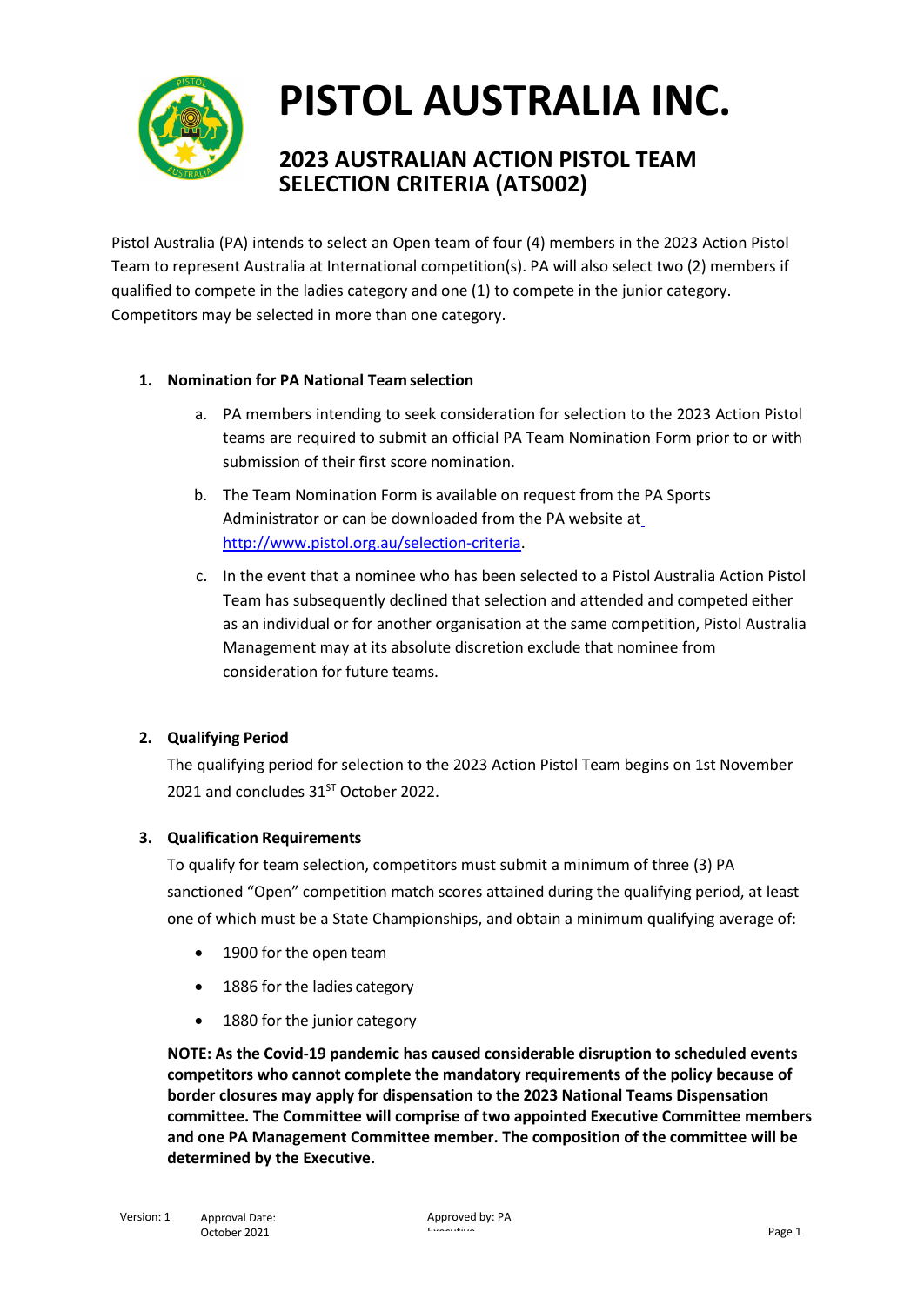

## **PISTOL AUSTRALIA INC.**

## **2023 AUSTRALIAN ACTION PISTOL TEAM SELECTION CRITERIA (ATS002)**

### **4. Submission of Scores**

Scores eligible for nomination include the 2022 international competition(s) attended by PA Teams and in Australia, only those shot at PA sanctioned open competitions. To achieve PA sanctioning, open competitions must meet relevant criteria and must be included on the State Associations' calendars of events published on the PA website. Criteria for PA sanctioning can also be found on the PA website at [http://www.pistol.org.au/sanctioning.](http://www.pistol.org.au/sanctioning)

Scores nominated for consideration must:

- a. be accompanied by the final results sheet, signed by the PA Judge officiating at the respective competition (except in the case of the 2022 international competition(s) as described at Para.4 above and PA National Championships when the Judge's signature is not required);
- b. be submitted to the PA office within thirty (30) days of the competition, except those scores shot at a competition held within 21 days of the end of the selection period, which must be submitted within five (5) working days of that finalcompetition;
- c. the 2022 National Championships scores will not be required to be submitted as PA will automatically include these for merit ranking and tie breaking; and;
- d. scores shot at the 2022 NRA Bianchi Cup and 2022 World Championships are eligible for nomination by PA members unless a position on the PA selected Australian team is declined. (Note 1.c.)

#### **5. Selection Process**

Team selection will be based on merit ranking determined as follows:

- i. The highest average of the two (2) scores obtained in accordance with thefollowing:
	- a. The first score to be the qualifying average of the three (3) best nominated PA sanctioned Open match scores from the selection period;and;
	- b. The second score to be the 2022 Action Pistol National Championshipscore
- ii. In accordance with above merit ranking, competitors will be offered a position in the Open, Ladies and Junior categories. Ladies and juniors may also be considered for a position on the Open team.
- iii. In the event of a tie for merit ranking, the combined results of the two (2) selection scores including X count will be considered.